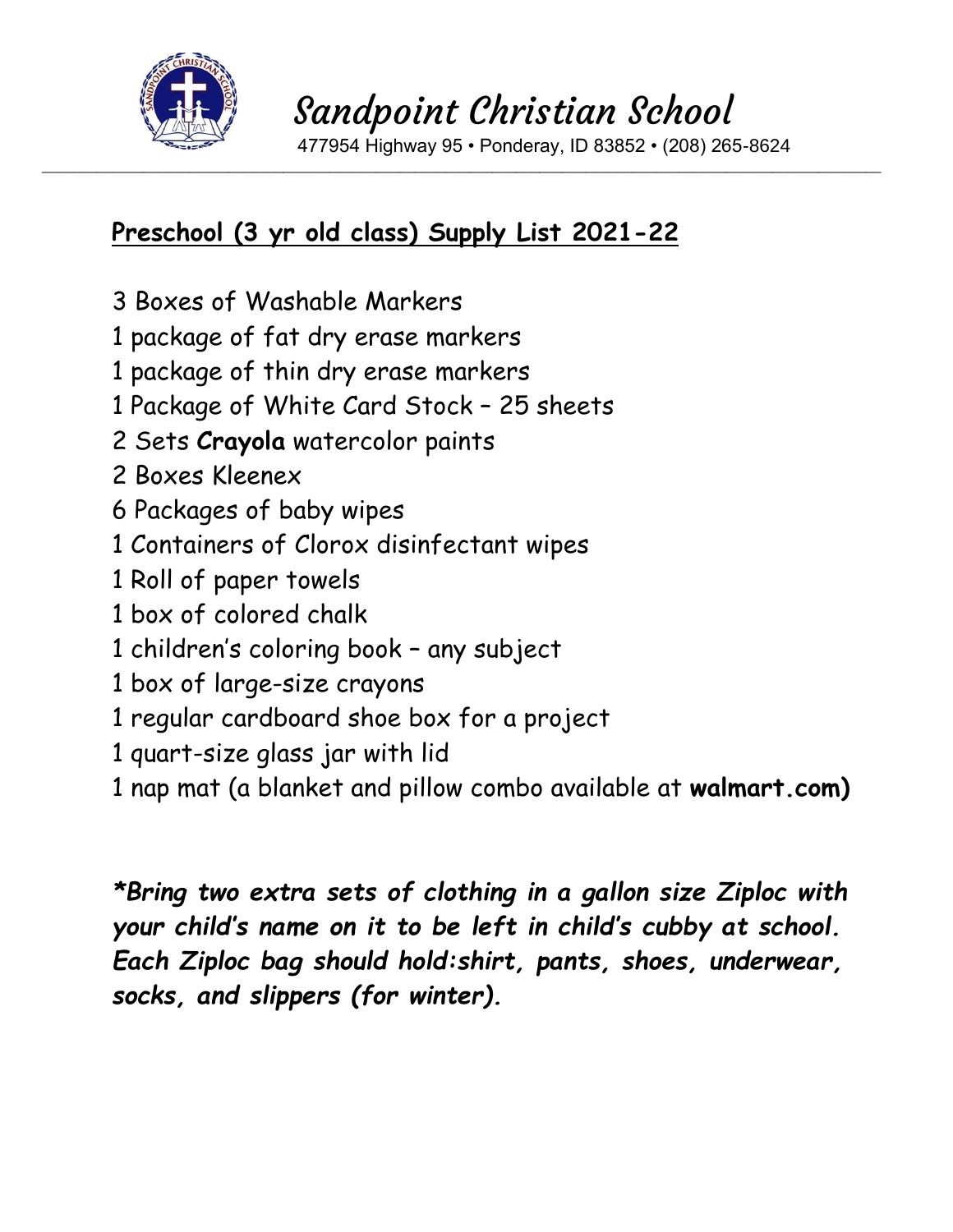

 477954 Highway 95 • Ponderay, ID 83852 • (208) 265-8624 \_\_\_\_\_\_\_\_\_\_\_\_\_\_\_\_\_\_\_\_\_\_\_\_\_\_\_\_\_\_\_\_\_\_\_\_\_\_\_\_\_\_\_\_\_\_\_\_\_\_\_\_\_\_\_\_\_\_\_\_\_\_\_\_\_\_\_\_\_\_\_\_\_\_\_\_\_\_\_\_\_\_\_\_\_\_\_\_\_\_\_\_\_\_\_\_\_\_\_\_\_\_\_\_\_\_\_\_

### **Pre-Kindergarten Supply List 2021-22**

- 1 Bottle of Elmer's glue
- 1 Box of 24 crayons
- 1 Box of 12 colored pencils
- 1 Package dry erase markers (low odor)
- 1 Box of Washable Markers
- 2 Sets of Crayola brand watercolor paints
- 1 Package of multi-colored construction paper
- 1 Box Kleenex
- 2 Packages of baby wipes
- 1 Roll paper towels
- 3 Containers of Clorox disinfectant wipes
- 1 Reusable water bottle to keep at school
- 1 pair of tennis shoes to keep at school all year
- 1 nap mat (a blanket and pillow combo available at **walmart.com)**

\*All supplies will be combined into a classroom supply box, so there is no need to write your child's name on supplies.

\*\* Bring an extra set of clothing (shirt, pants, 3 pair of underwear, and socks) in a gallon size Ziploc with your child's name on it to be left in child's cubby at school.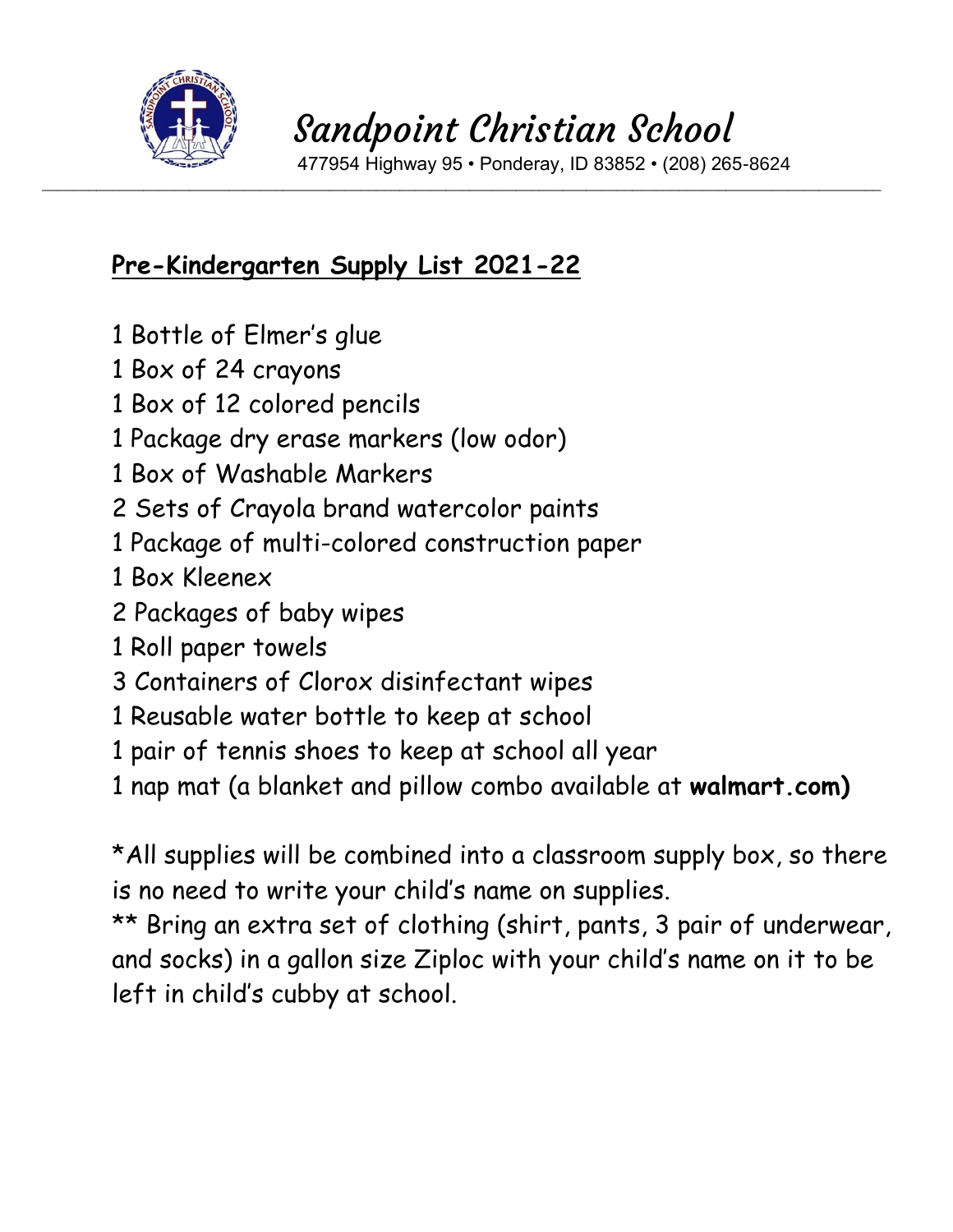

477954 Highway 95 • Ponderay, ID 83852 • (208) 265-8624

#### **Kindergarten Supply List 2021-22**

*\*Please* label *all supplies with child's name* 

1 Pack of 10 Crayola brand washable markers regular size, not skinny

\_\_\_\_\_\_\_\_\_\_\_\_\_\_\_\_\_\_\_\_\_\_\_\_\_\_\_\_\_\_\_\_\_\_\_\_\_\_\_\_\_\_\_\_\_\_\_\_\_\_\_\_\_\_\_\_\_\_\_\_\_\_\_\_\_\_\_\_\_\_\_\_\_\_\_\_\_\_\_\_\_\_\_\_\_\_\_\_\_\_\_\_\_\_\_\_\_\_\_\_\_\_\_\_\_\_\_\_

- 1 Pack of 24 Crayola brand crayons, twist-up kind
- 1 Pair of child-safe scissors
- 1 Box of 24 colored pencils
- 4 Glue Sticks
- 1 Set of watercolor paints
- 1 Pack of Expo brand Dry Erase Markers
- 4 Containers of Clorox disinfectant wipes
- 1 Large box of Kleenex
- 1 Eraser
- 1 Regular size white poster board
- 1 Pair of indoor only shoes to keep at school all year
- 1 Reusable water bottle to keep at school
- 1 plastic **shoebox-size** box for all supplies
- 1 Box of gallon-size Ziplock bags

\*\*\* Bring a spare set of clothing (shirt, pants, pair of underwear, socks) in a gallon size Ziploc with your child's name on it to keep at school all year.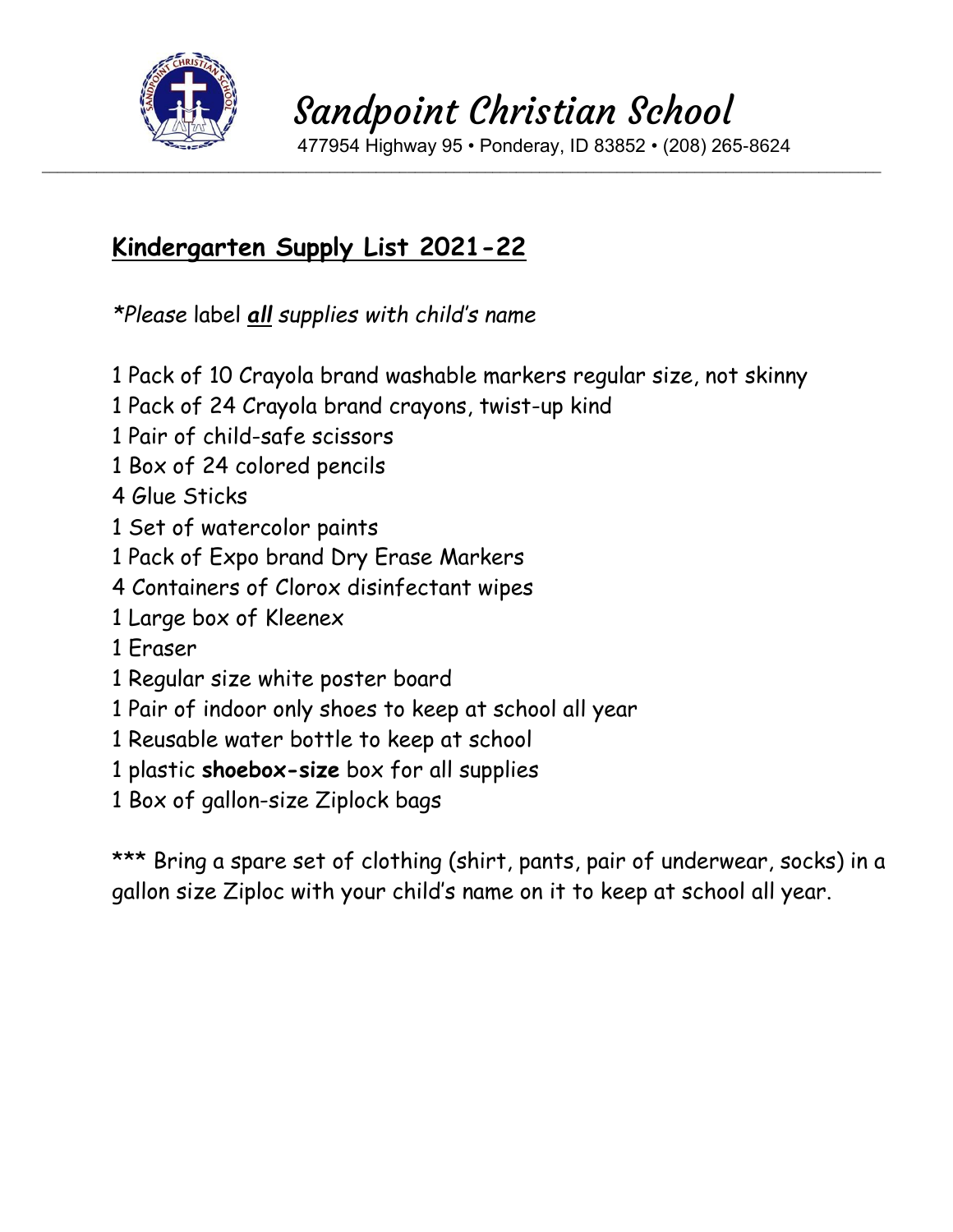

\_\_\_\_\_\_\_\_\_\_\_\_\_\_\_\_\_\_\_\_\_\_\_\_\_\_\_\_\_\_\_\_\_\_\_\_\_\_\_\_\_\_\_\_\_\_\_\_\_\_\_\_\_\_\_\_\_\_\_\_\_\_\_\_\_\_\_\_\_\_\_\_\_\_\_\_\_\_\_\_\_\_\_\_\_\_\_\_\_\_\_\_\_\_\_\_\_\_\_\_\_\_\_\_\_\_\_\_

477954 Highway 95 • Ponderay, ID 83852 • (208) 265-8624

### **First and Second Grade Supply List 2021-22**

- 1 Backpack
- 1 Pack of crayons no more than 24
- 1 Set of Crayola brand watercolor paints
- 1 Pack of colored pencils no more than 12
- 1 Pack of 10 washable broad-tip markers
- Containers to hold all crayons, colored pencils, and markers

6 pencils

- 1 Elmer's Glue stick
- 1 Pair of Fiskars-style scissors
- 1 Package of Wide-Ruled notebook paper
- 1 Composition book
- 1 Regular size white poster board
- 1 Box Kleenex
- 1 Container of Clorox disinfectant wipes
- 1 Package Fine Tip Dry Erase Markers
- 1 Waterbottle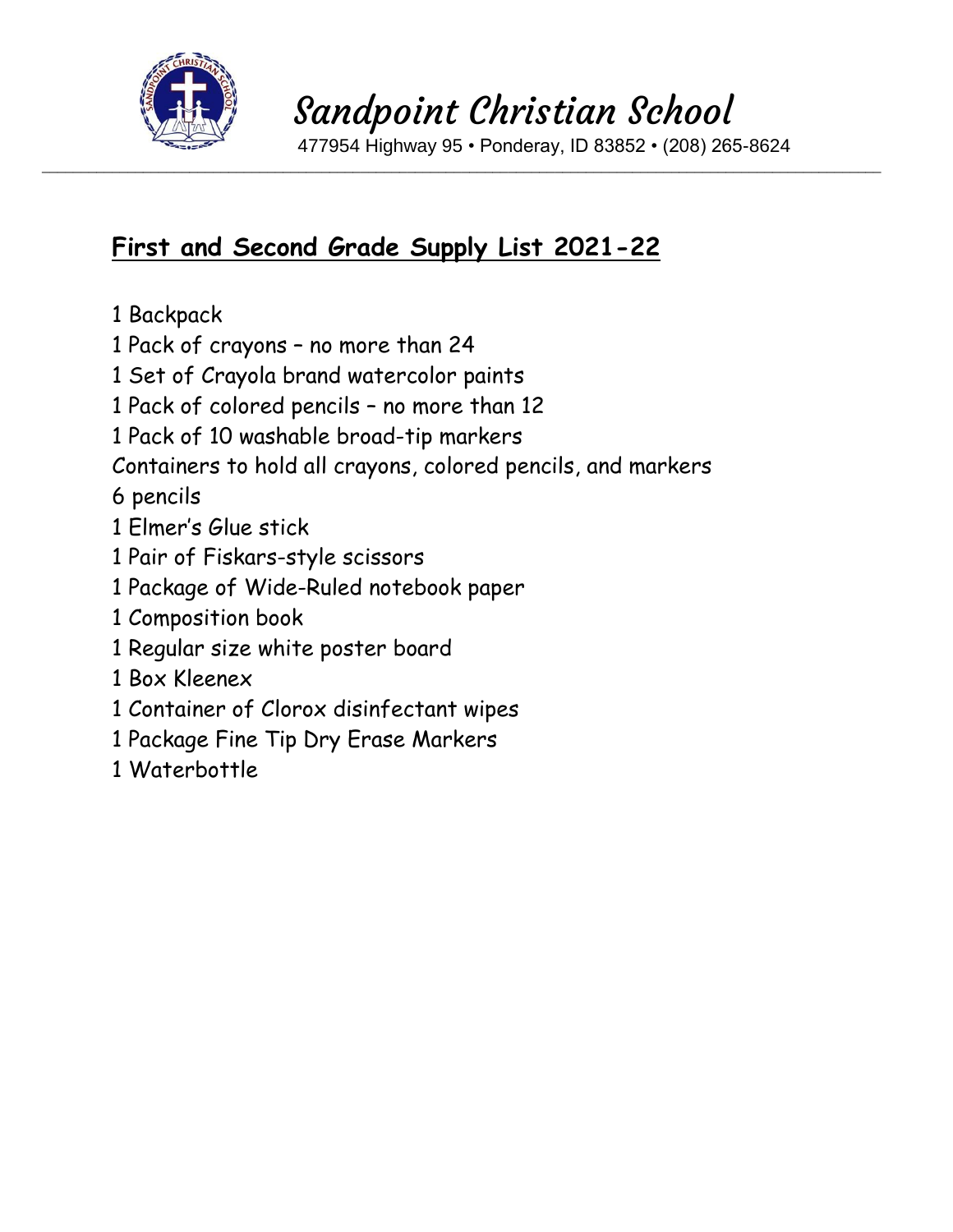

\_\_\_\_\_\_\_\_\_\_\_\_\_\_\_\_\_\_\_\_\_\_\_\_\_\_\_\_\_\_\_\_\_\_\_\_\_\_\_\_\_\_\_\_\_\_\_\_\_\_\_\_\_\_\_\_\_\_\_\_\_\_\_\_\_\_\_\_\_\_\_\_\_\_\_\_\_\_\_\_\_\_\_\_\_\_\_\_\_\_\_\_\_\_\_\_\_\_\_\_\_\_\_\_\_\_\_\_

477954 Highway 95 • Ponderay, ID 83852 • (208) 265-8624

### **Third and Fourth Grade Supply List 2021-22**

- 1 Backpack
- 1 Pack of crayons no more than 24
- 2 Composition notebooks
- 1 Package of color pencils
- 1 Package of washable markers
- 2 Elmer's glue sticks
- 2 Boxes of Kleenex
- 2 Containers of Clorox disinfectant wipes
- 1 Pair of scissors
- 1 box of #2 Pencils (no mechanical pencils please)
- 1 package of pencil-top erasers
- 1 Large pink or white eraser
- 1 Packages of notebook paper (wide-ruled)
- 1 Ruler with inches and centimeters (12-inch)
- 3 Pocket folders
- 1 Regular sized white poster board
- 1 Set of Crayola brand watercolor paints
- 1 Container for all crayons, markers, paints, colored pencils and erasers
- 1 Single subject spiral notebook (4<sup>th</sup> grade only)
- 1 Package of graph paper  $(4^{th}$  grade only)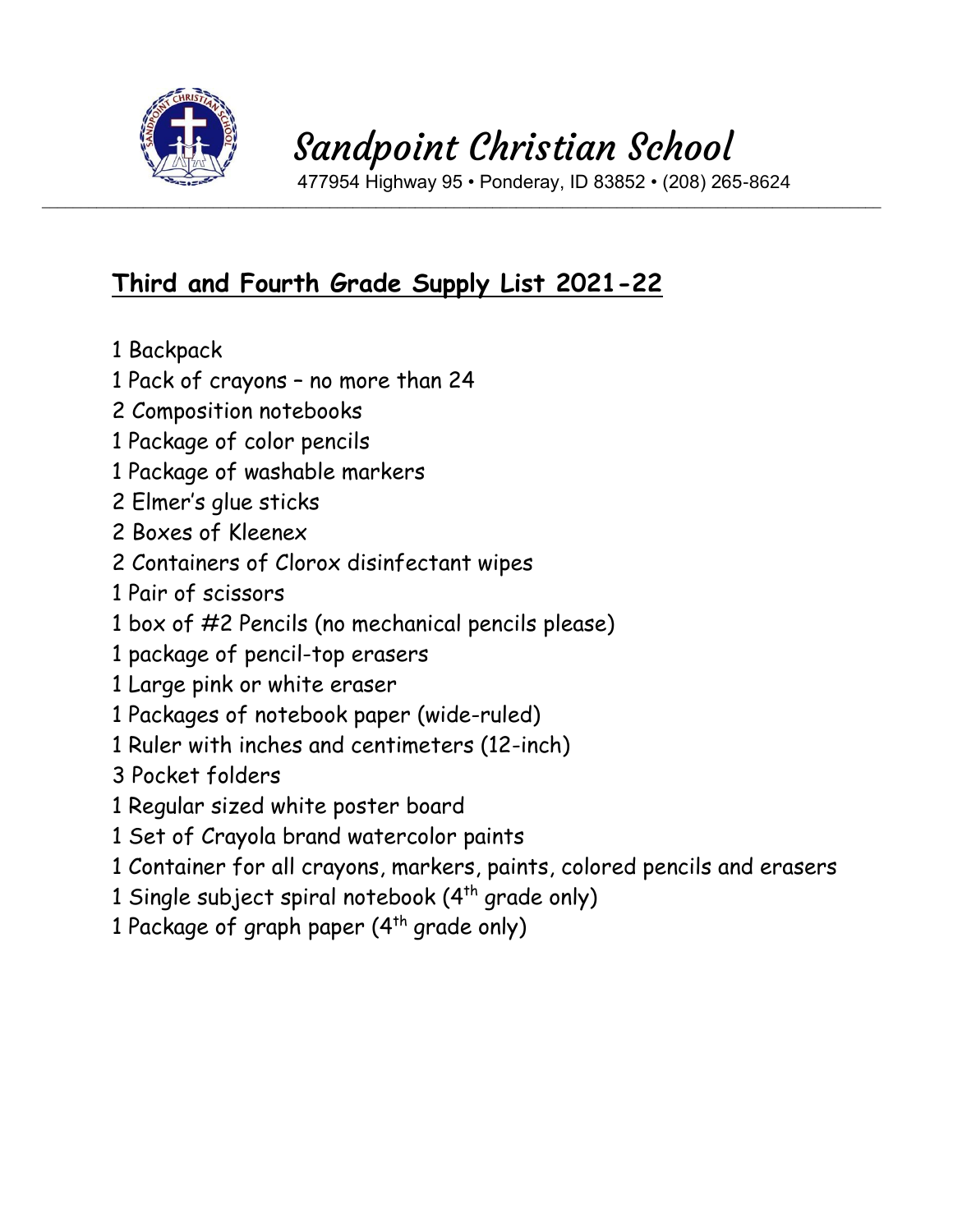

\_\_\_\_\_\_\_\_\_\_\_\_\_\_\_\_\_\_\_\_\_\_\_\_\_\_\_\_\_\_\_\_\_\_\_\_\_\_\_\_\_\_\_\_\_\_\_\_\_\_\_\_\_\_\_\_\_\_\_\_\_\_\_\_\_\_\_\_\_\_\_\_\_\_\_\_\_\_\_\_\_\_\_\_\_\_\_\_\_\_\_\_\_\_\_\_\_\_\_\_\_\_\_\_\_\_\_\_

477954 Highway 95 • Ponderay, ID 83852 • (208) 265-8624

### **Fifth and Sixth Grade Supply List 2021-22**

- 1 Bible NIV or KJV
- 1 Backpack
- 1 pack of Expo dry erase markers any colors
- 1 pack of Post-It Notes any color
- 3 12-Packs of #2 pencils
- 1 Pack of colored pencils
- 1 Pack of markers
- 2 Packages of loose leaf wide-ruled notebook paper
- 1 Ruler with centimeters and inches (12-inch)
- 1 Pair of scissors
- 1 Boxes of Kleenex
- 1 Container of Clorox disinfectant wipes
- 1 regular size white poster board
- 1 package of invisible tape
- 1 package of tracing paper
- 2 packages of graph paper
- 1 compass (for drawing arcs and circles in math)
- 1 protractor